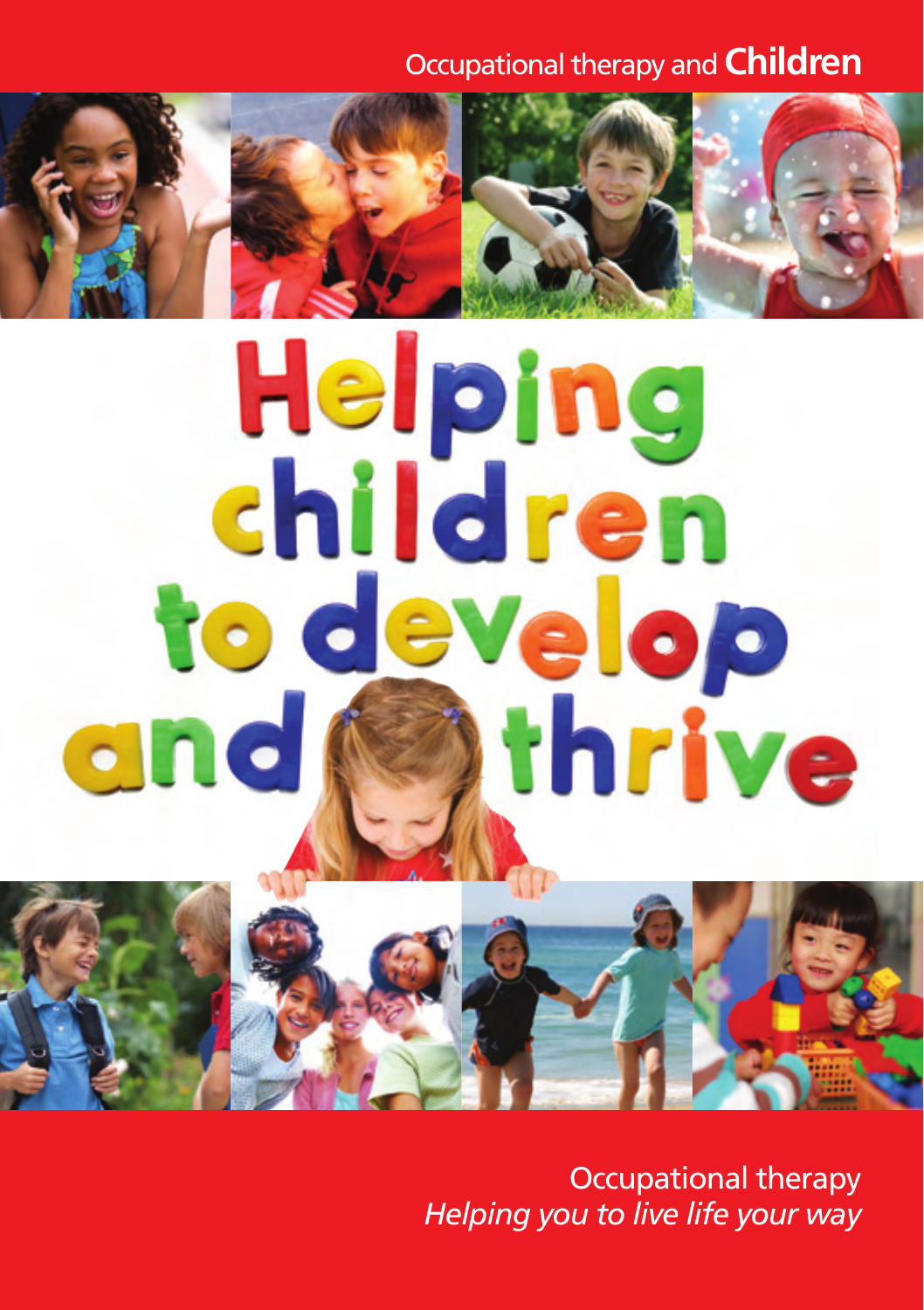

## Helping children to develop and thrive

All children have a very important job to do. They have to grow, learn, socialise and play. Children do this every day by exploring the boundaries of their abilities. When they are successful, children develop and thrive and this sense of achievement makes them happy.

However, if children have learning, emotional, psychological or physical difficulties, this can hinder their ability to grow, learn, socialise and play, resulting in them not coping with basic activities such as getting dressed or brushing their teeth. Equally at school, children may have difficulty concentrating in class or lack the confidence to take part in playground games such as playing catch. This will affect their ability to learn, participate in school activities and make friends, which can be difficult, because 'fitting in' is so important to a child's self-esteem and happiness.

#### An occupational therapist can help

Occupational therapists (OTs) work with the child, parents and teachers to find solutions to minimise the difficulties children face, helping them get the most from life.

The table opposite provides some examples of the ways an occupational therapist can help children who have additional or special needs.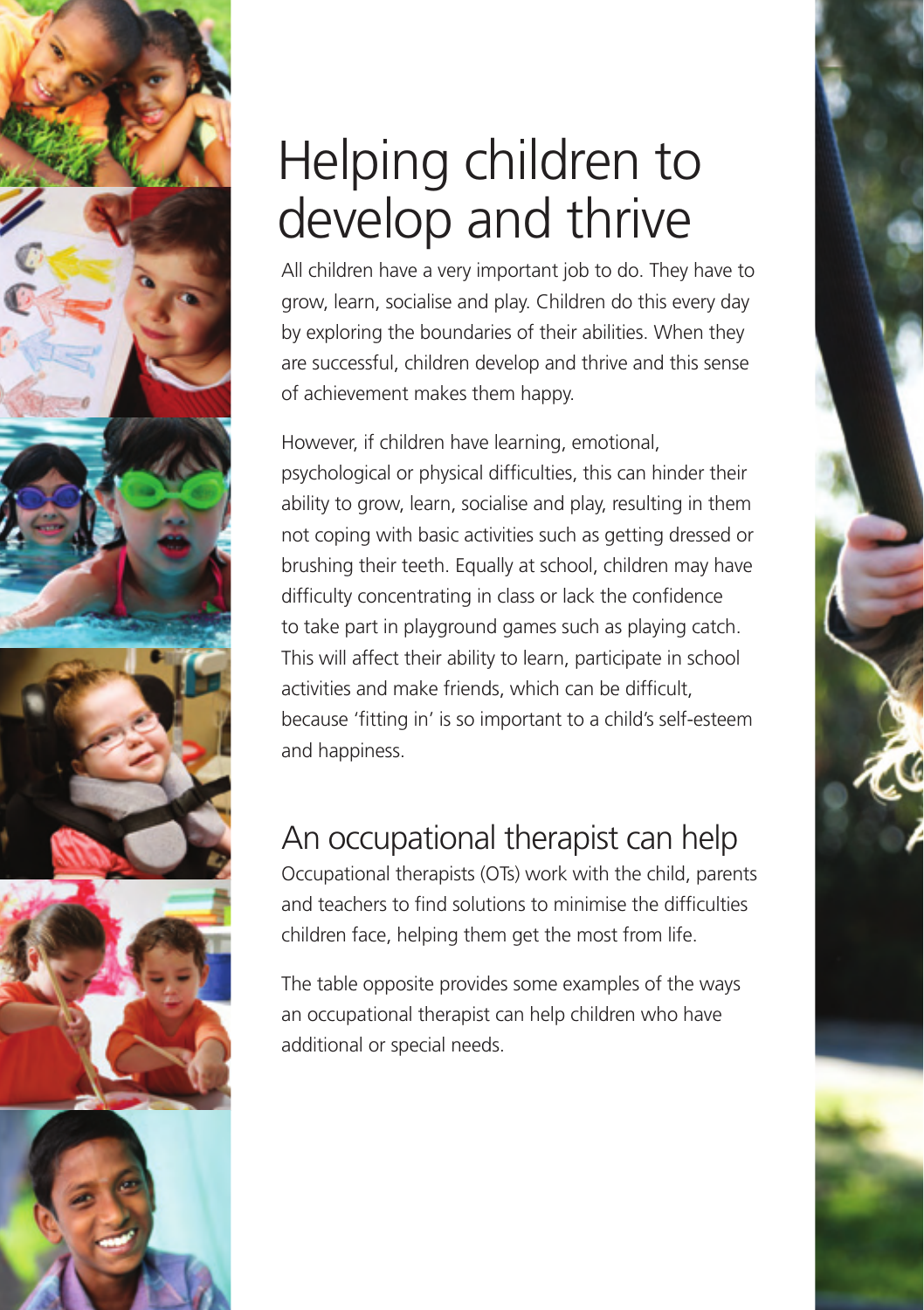





School work

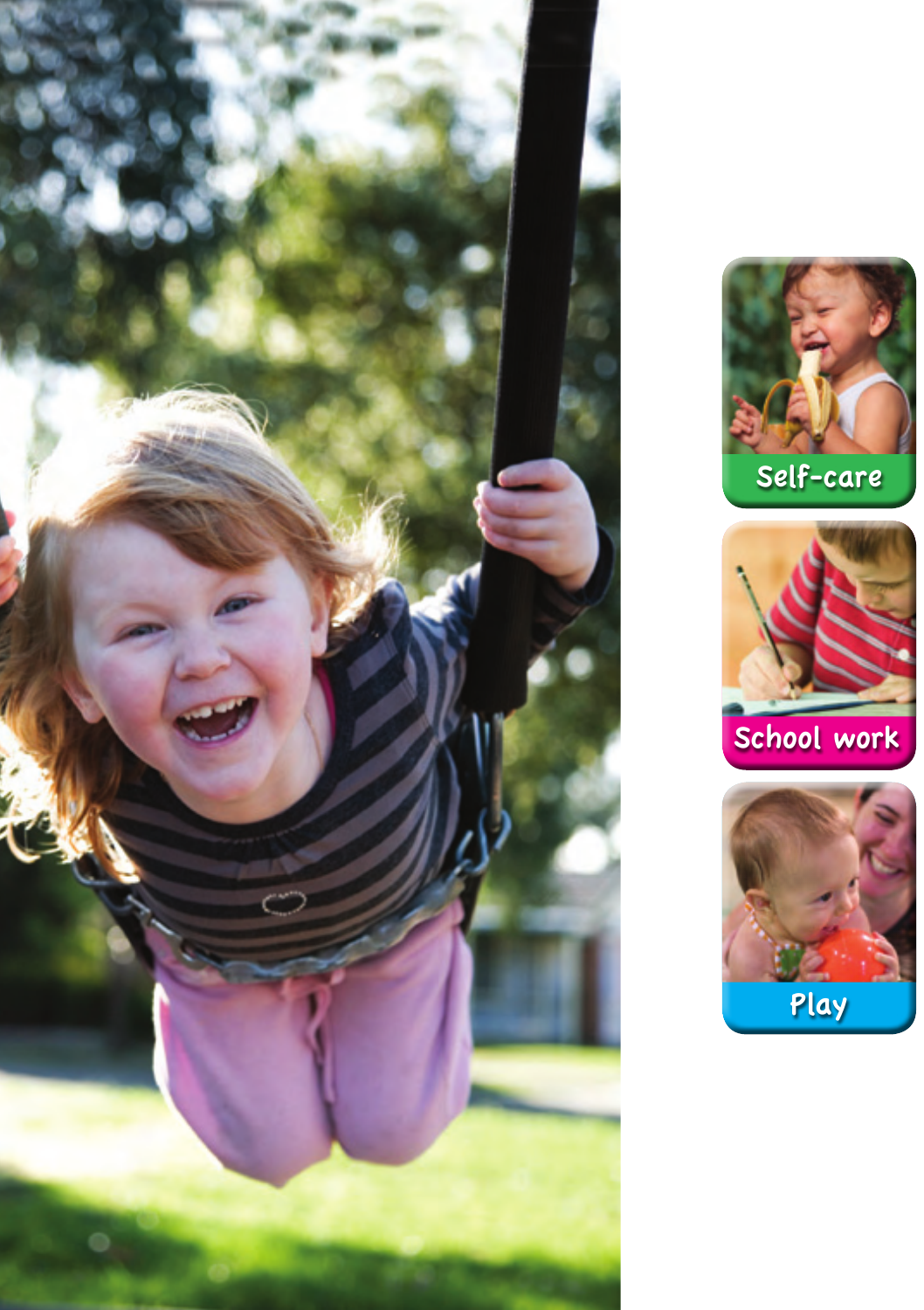## How an occupational therapist can help

| An OT will<br>Use games and<br>daily activities to<br>improve finger skills<br>to enable a child to<br>dress themselves.                                           | An OT will<br>Enable a child who<br>has an aversion to<br>certain smells and<br>tastes to enjoy new<br>foods by improving<br>tolerance to food<br>tastes and smells. | An OT will<br>Recommend a<br>profiling bed to help<br>a severely disabled<br>child to get into and<br>out of bed safely.                                        |
|--------------------------------------------------------------------------------------------------------------------------------------------------------------------|----------------------------------------------------------------------------------------------------------------------------------------------------------------------|-----------------------------------------------------------------------------------------------------------------------------------------------------------------|
| <b>Develop activities</b><br>to increase hand<br>strength and<br>provide equipment<br>to help a child to<br>hold a pencil.                                         | Help a child who<br>is hyperactive to<br>concentrate in<br>lessons.                                                                                                  | Provide a slanted<br>desktop for a child<br>with co-ordination<br>difficulties to<br>support their<br>posture to enable<br>the child to<br>complete their work. |
| Show the parents<br>of a 6-month old<br>baby with poor<br>head control the<br>positioning and<br>support that will<br>enable their baby to<br>play on their tummy. | Guide a child with<br>social difficulties<br>such as autism to<br>participate in games<br>by teaching turn-<br>taking and sharing.                                   | Identify appropriate<br>sensory toys to help<br>a child with limited<br>vision to be able to<br>play.                                                           |

www.cot.co.uk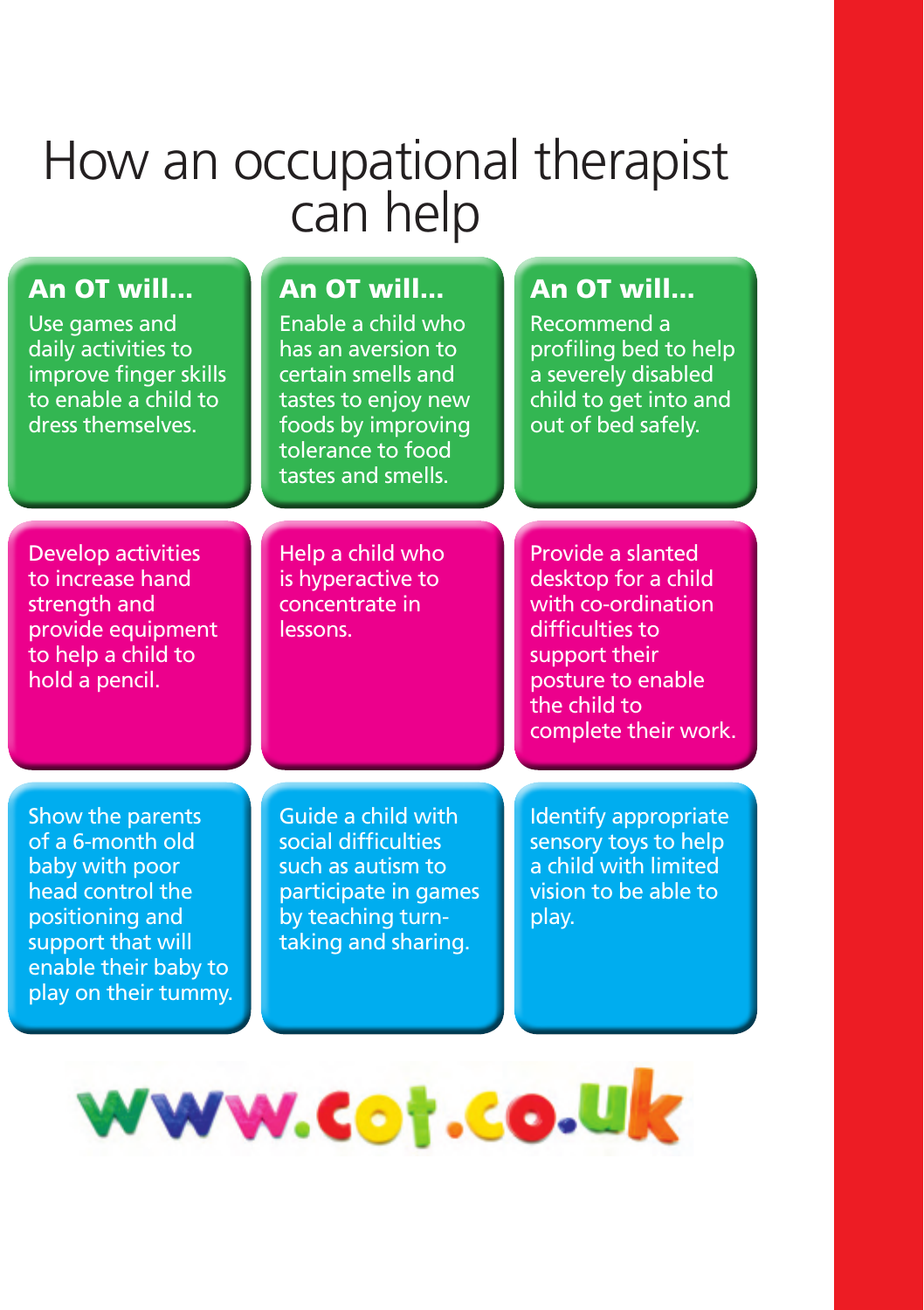## What do occupational therapists do?

An occupational therapist will advise you on the best way to carry out daily tasks, whether it's household chores, personal care, social activities or carrying out a job that you can't do owing to poor mental or physical health, mobility problems or illness.

#### An occupational therapist can:

- $\bullet$  Provide help and training in undertaking daily activities such as bathing, dressing, eating, playing and participating in a favourite hobby
- Help people with work-related stress to re-prioritise and improve their work–life balance
- Assess and recommend equipment such as mobility aids, wheelchairs and artificial limbs and, if needed, advise on special devices to help around the home, school or workplace
- $\bullet$  Support people to remain in or return to work

How to contact an occupational therapist Ask your GP, nurse or other health or social care professionals

To find an occupational therapist in your area, visit: **www.COT.org.uk** or telephone: **0800 389 4873**

*For leisure, learning, living or working Occupational Therapy Helping people to live life their way*